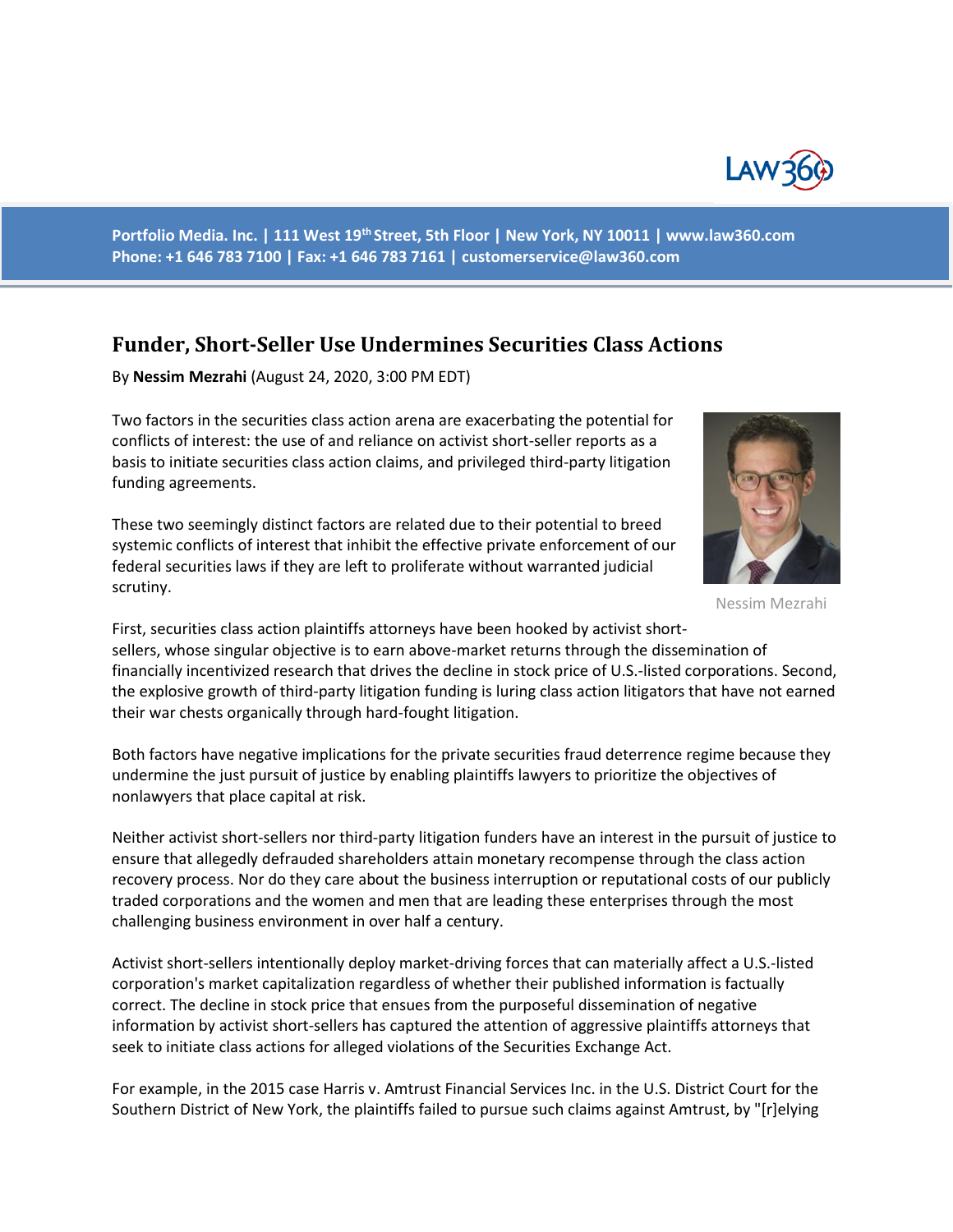almost entirely on a negative report published by a short seller that Lead Plaintiff concedes may have been wrong in certain respects and has been proven wrong in others by the passage of time."[1]

According to a recent report by Goodwin Procter LLP, "[m]ost of the securities class action matters brought against these companies focus on disclosures related to operations, transactions, financial guidance, or financial restatements and internal controls. Notably, several of the lawsuits followed purported exposé reports published by activist short-seller stockholders."[2]

Short-seller reports that ignite a company-specific sell-off presents low-hanging fruit for plaintiffs lawyers that seek to pitch institutional investors with minimal investigative efforts and resource outlays. The alignment of activist short-sellers and plaintiff securities class action attorneys is an unintended association that facilitates the increase in frequency of claims that allege violations of the Exchange Act at the expense of directors and officers of U.S.-listed corporations and their insurers.

Last month, the U.S. District Court for the Northern District of California tackled this issue in a securities class action claim against a biopharmaceutical company and concluded that the short-seller report did not sufficiently support the plaintiffs' allegations of falsity by certain directors and officers.

In In re: Nektar Therapeutics, the plaintiffs have so far failed to justify adequate reliance on a shortseller report to substantiate allegations of fraud on the market. The court concluded that because the short-sellers prepared the report based on publicly available data that was already known to participants in the market, the disseminated information could not constitute corrective information that rectified allegedly materially misleading statements or omissions. The court's order granting the defendant's motion to dismiss stated:

Importantly, however, Plainview indicated that the report was prepared with publicly available data.[3] Thus, the Report cannot constitute new information unknown to the market. Instead, "the mere repackaging of already-public information by an analyst or short-seller is simply insufficient to constitute a corrective disclosure."[4]

U.S. District Judge Haywood S. Gilliam Jr. followed related guidance from the U.S. Court of Appeals for the Second Circuit and the U.S. Court of Appeals for the Eleventh Circuit by concluding that the plaintiffs failed to support that the short-seller report corroborates their allegations of falsity because of "Plainview's [the short-seller] disclosures detailing that it stood to benefit from a poor performance in Nektar's stock price and the lack of any information establishing why Plainview's opinions on the highlytechnical matters at issue here are reliable."[5]

Increased reliance on activist short-seller reports by securities class action plaintiffs attorneys presents a systemic conflict of interest that may in fact lead to meritless class action claims at the expense of directors and officers of U.S.-listed corporations. The Northern District of California's position on the matter has been documented in the order granting defendants' motion to dismiss:

As the Eleventh Circuit aptly observed, "If every analyst or short-seller's opinion based on alreadypublic information could form the basis for a corrective disclosure, then every investor who suffers a loss in the financial markets could sue under § 10(b) using an analyst's negative analysis of public filings as a corrective disclosure. That cannot be—nor is it—the law." Meyer, 710 F.3d at 1199.[6]

The materialization of stock drop declines in U.S.-listed companies places activist short-sellers and investors' counsel with similarly situated incentives that can blur the line between the entrepreneurial deterrence of corporate fraud and opportunistic class action litigation that credits biased research with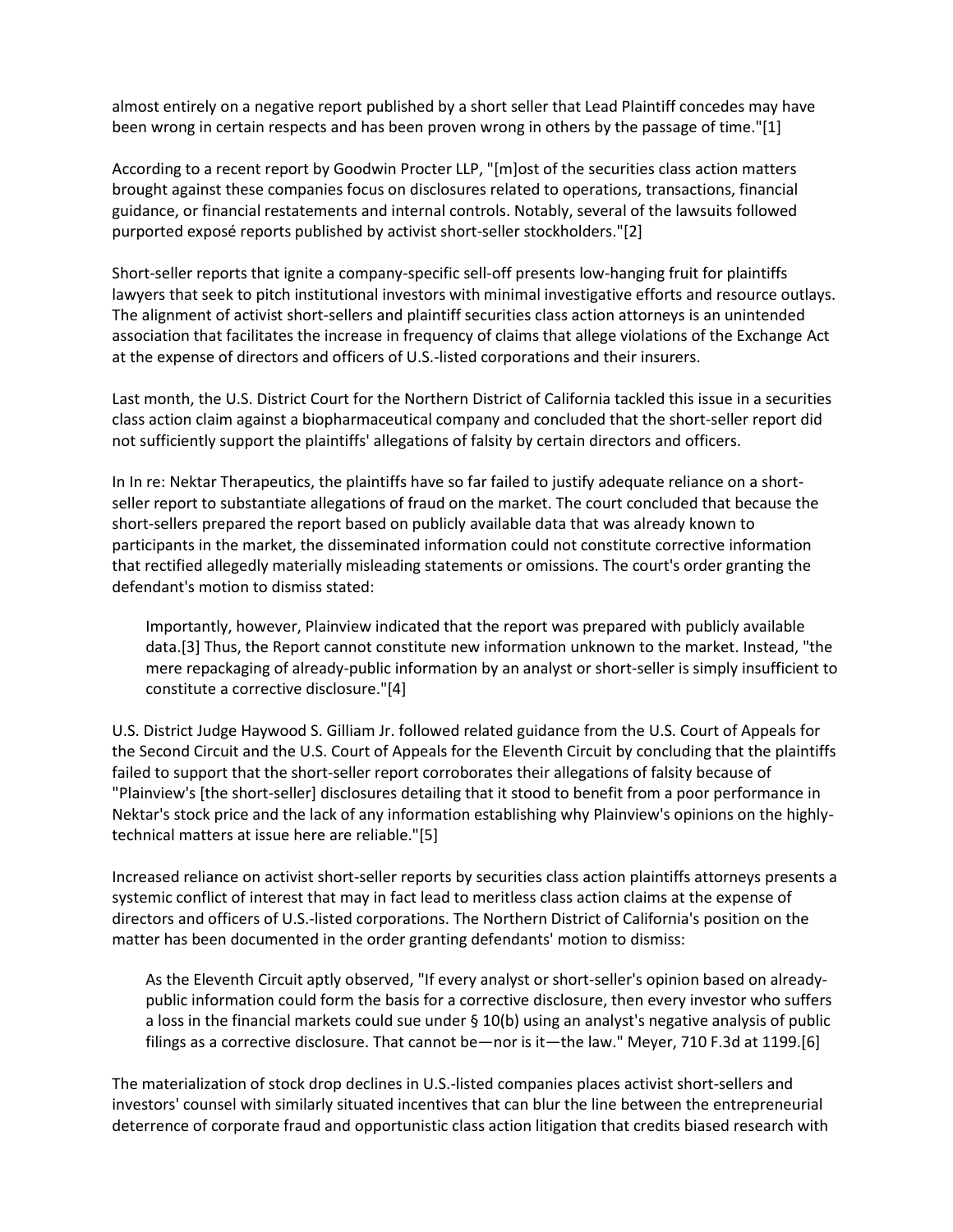unvalidated allegations of potential fraud on the market.

The federal judiciary's source of reluctance to accept activist short-seller reports as valid support for allegations of fraud on the market, due to the inherent conflict of interest in the practice, is noteworthy to further examine the use and disclosure of third-party litigation funding arrangements by securities class action plaintiffs attorneys. Economic reliance on third-party litigation funders by attorneys that operate on a contingent remuneration model raises ethical issues related to professional judgement and conflicts of interest.

According to the American Bar Association's Commission on Ethics 20/20, Informational Report to the House of Delegates, third-party litigation funding "has the potential to interfere with the lawyer's exercise of candid, objective, independent judgment on behalf of the client."[7] This month, the ABA published their best practices for third party-litigation funding and emphasized the need for transparency and disclosure in securities class actions:

There will be situations, particularly in securities or consumer class actions, where a sophisticated lawyer will work with a funder. The existence of these relationships is required to be disclosed in some jurisdictions and would likely need to be disclosed in others in order for the funder to be paid by a Settlement Administrator. For example, class action funding arrangements are required to be disclosed by Standing Order of all judges in the United States District Court for the Northern District of California.[8]

The financial success of sophisticated securities class action plaintiffs attorneys is accepted and endorsed by our legal system, not only because of the specialized legal acumen, reputation, and time that these complex matters require — but because the attorneys themselves fund the litigation from their own pocketbook. Inside the securities class action arena, respected litigators put their own money behind the allegations and their tolerance for high risk supports the lucrative contingency fee remuneration structure.

This delicate and well-established compensation model of the securities class action mechanism may be subject to question with the opaque and unregulated infiltration of third-party litigation funding arrangements. According to attorneys at Butler Snow LLP, "[i]ndisputably, third-party funding changes litigation. The question remains: how? And the only way to answer that question is through increased transparency during discovery."[9]

The unchecked and opaque adoption of third-party litigation funding arrangements by securities class action plaintiffs attorneys may alter the high-risk, high-reward remuneration structure of the class action mechanism in America. It boils down to simple economics: By increasing the supply of funding through unaffiliated third parties, investors' counsel effectively opt to share the financial burden and as a result, not only do they lower their own risk but also give up measurable control in their pursuit of justice.

The greater problem of third-party litigation funding by securities class action counsel that operate on contingency is the potential for conflicting recovery interests between allegedly defrauded shareholders and third-party litigation funding entities. According to the American Bar Association, third-party litigation funders have the same incentives as activist short-sellers and hedge funds:

ALF [third-party litigation funders] are businesses, operated with the goal of maximizing return on investments. The investments are in legal claims, acquired in whole or in part. The interests of a supplier in any given transaction, therefore, will be to maximize the expected value of a legal claim.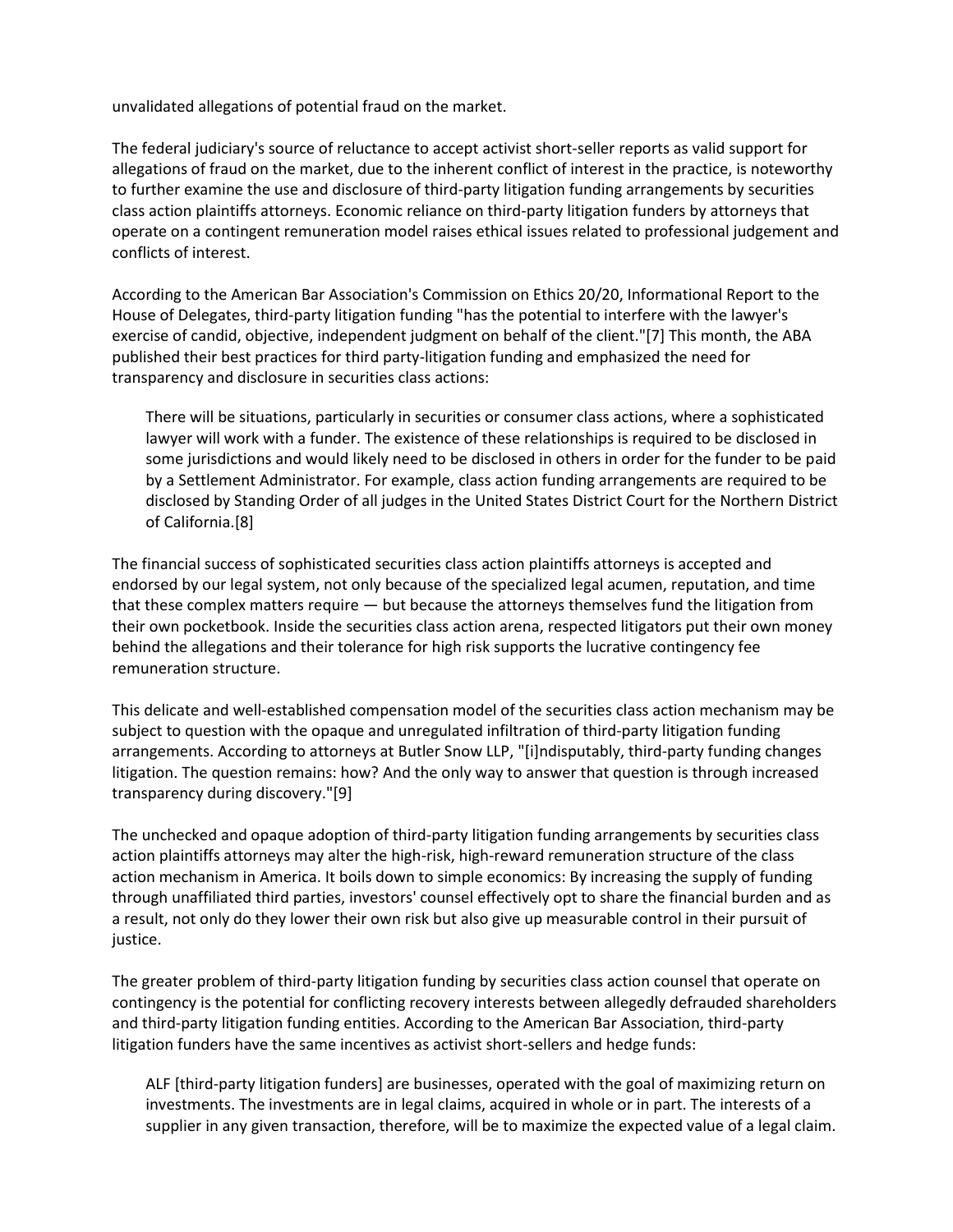In order to protect their investments and to maximize the expected value of claims, suppliers may seek to exercise some measure of control over the litigation, including the identity of lawyers pursing the claims, litigation strategy to be employed, and whether to accept a settlement offer or refuse it and continue to trial. The efforts of suppliers to maximize the return on their investment may create incentives and effects that differ from what would be expected in a similar case in which ALF funding was not present.[10]

According to Westfleet Advisors, there are 41 commercial third-party litigation funders managing about \$9.5 billion in assets whose returns are based on legal outcomes.[11] The Westfleet Advisors report features Bench Walk Advisors, a leading third-party litigation funder that was founded by two deans of the plaintiff securities class action bar. According to their website, Bench Walk Advisors offers funding services to "law firms that do not operate on a contingency model."[12]

According to a recently published report by Allianz, "[f]or the third year in a row, there were more than 400 new U.S. federal securities class actions in 2018/19 (428 – the highest on record), fueled by a high number of claims under the Securities Act of 1933, core filings against non-U.S. issuers, event-driven actions filed by plaintiff law firms and, possibly, the increased use of litigation funding."[13]

According to the U.S. Chamber Institute for Legal Reform, "[a]llowing TPLF [third-party litigation funding] to fester in the class action setting will not only reduce the downside risk to mounting frivolous class actions, but also guarantee that such proceedings deliver even less money for the actual class members."[14]

Unchecked reliance on activist short-seller reports and opaque third-party litigation arrangements by investors' counsel will affect the just pursuit of justice in securities class action litigation. Reliance on both without judicial scrutiny will not only increase the frequency of potentially meritless claims that drive up the costs of defending them but will also constrict monetary recompense due to allegedly damaged shareholders.

The short-term expense of institutionalizing transparency in the burgeoning class action regime will pay for the long-term benefits of stability and certainty, of which we are all in dire need.

*Nessim Mezrahi is co-founder and CEO of SAR LLC, a securities class action data analytics software company.*

*The opinions expressed are those of the author(s) and do not necessarily reflect the views of the firm, its clients, or Portfolio Media Inc., or any of its or their respective affiliates. This article is for general information purposes and is not intended to be and should not be taken as legal advice.*

[1] In re: Harris v. Amtrust Financial Services, Inc. et al, Case No. 1:14-cv-00736.

[2] "Update on Securities Litigation Against Cannabis Companies," April 23, 2020, Goodwin Procter, LLP https://www.goodwinlaw.com/files/PracticeReports/Cannabis-2020- YIR/flipbook/index.html?page=1.

[3] See Dkt. No. 66-19 (Ex. 18) at 2 (acknowledging that the information in the Report "is based upon selected public market data.").